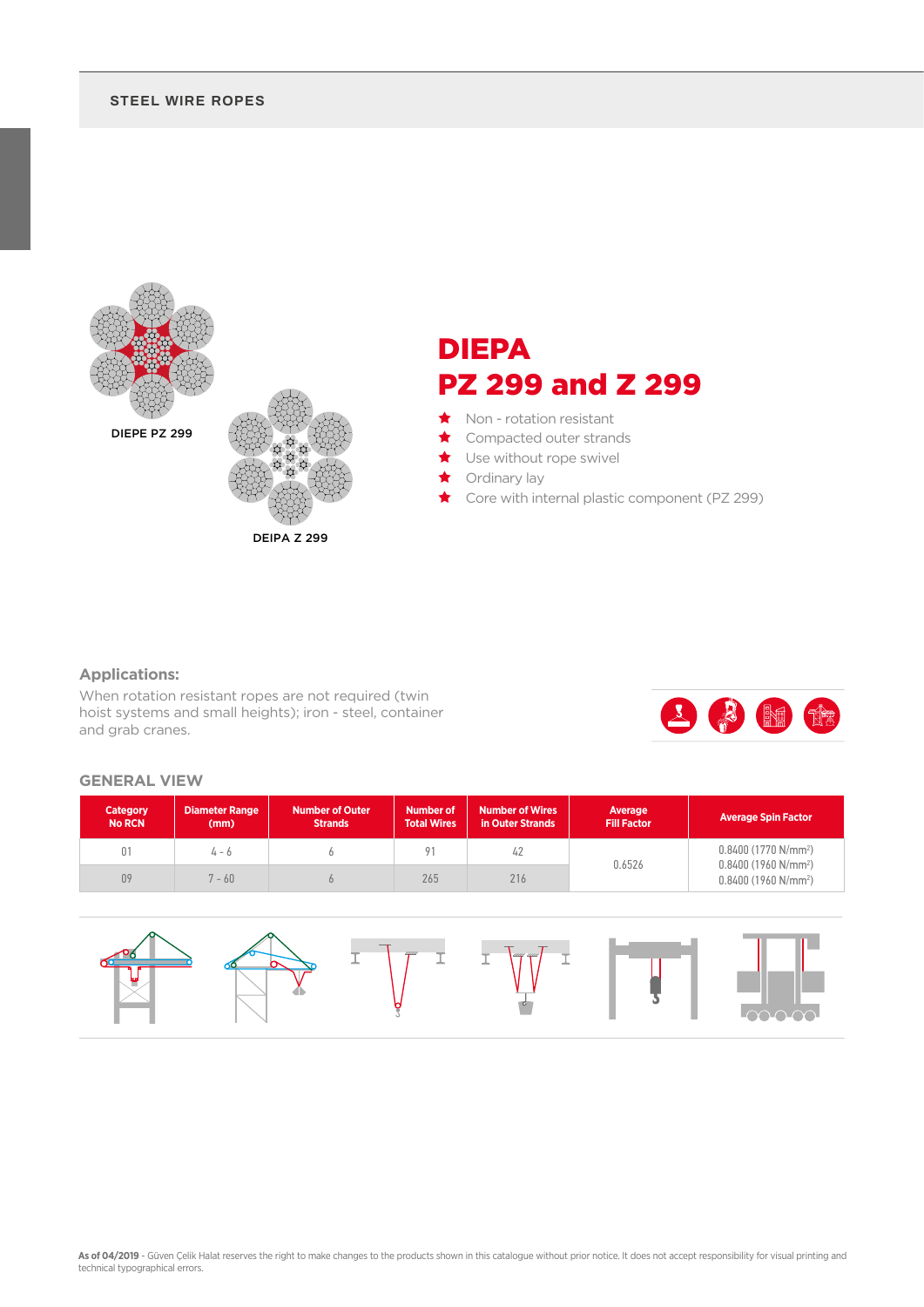

# **DIEPA PZ 299 and Z 299**

| <b>Rope Diameter</b> |              | <b>Minimum Breaking Force</b><br>1770 $N/mm^2$ |        |         | <b>Minimum Breaking Force</b><br>1960 N/mm <sup>2</sup> |        |         | <b>Minimum Breaking Force</b><br>2160 N/mm <sup>2</sup> |        |         | <b>Weight</b> |
|----------------------|--------------|------------------------------------------------|--------|---------|---------------------------------------------------------|--------|---------|---------------------------------------------------------|--------|---------|---------------|
| (mm)                 | (inch)       | (kN)                                           | (kp)   | (lbs)   | (kN)                                                    | (kp)   | (lbs)   | (kN)                                                    | (kp)   | (lbs)   | (kg/100 m)    |
| 4                    |              | 12,20                                          | 1.200  | 2.600   | 13,50                                                   | 1.300  | 2.800   | 14,70                                                   | 1.450  | 3.100   | 7,000         |
|                      | 3/16         | 17,30                                          | 1.750  | 3.800   | 19,10                                                   | 1.940  | 4.200   | 20,80                                                   | 2.110  | 4.600   | 10,00         |
| 5                    |              | 19,10                                          | 1.900  | 4.100   | 21,10                                                   | 2.100  | 4.600   | 22,90                                                   | 2.300  | 5.000   | 11,00         |
| $\boldsymbol{6}$     |              | 27,50                                          | 2.750  | 6.000   | 30,50                                                   | 3.100  | 6.800   | 33,20                                                   | 3.350  | 7.300   | 16,00         |
|                      | 1/4          | 30,70                                          | 3.120  | 6.800   | 34,00                                                   | 3.460  | 7.600   | 37,10                                                   | 3.760  | 8.200   | 18,00         |
| 6.5                  |              | 32,20                                          | 3.200  | 7.000   | 35,70                                                   | 3.600  | 7.900   | 38,80                                                   | 3.900  | 8.500   | 19,00         |
| $\overline{7}$       |              | 37,30                                          | 3.750  | 8.200   | 41,30                                                   | 4.200  | 9.200   | 45,00                                                   | 4.550  | 10.000  | 22,00         |
| 7.5                  |              | 42,90                                          | 4.300  | 9.400   | 47,50                                                   | 4.800  | 10.500  | 51,70                                                   | 5.200  | 11.400  | 26,00         |
|                      | 5/16         | 48,00                                          | 4.880  | 10.700  | 53,20                                                   | 5.410  | 11.900  | 57,90                                                   | 5.890  | 12.900  | 29,00         |
| $\, 8$               |              | 48,80                                          | 4.950  | 10.900  | 54,00                                                   | 5.500  | 12.100  | 58,80                                                   | 5.950  | 13.100  | 29,00         |
| 8.5                  |              | 55,10                                          | 5.550  | 12.200  | 61,00                                                   | 6.200  | 13.600  | 66,40                                                   | 6.700  | 14.700  | 33,00         |
| $\overline{9}$       |              | 61,70                                          | 6.250  | 13.700  | 68,30                                                   | 6.950  | 15.300  | 74,40                                                   | 7.550  | 16.600  | 37,00         |
| 9.5                  |              | 68,80                                          | 6.950  | 15.300  | 76,20                                                   | 7.750  | 17.000  | 82,90                                                   | 8.400  | 18.500  | 41,00         |
|                      | 3/8          | 69,10                                          | 7.030  | 15.400  | 76,60                                                   | 7.810  | 17.200  | 83,40                                                   | 8.490  | 18.700  | 41,00         |
| 10                   |              | 76,20                                          | 7.700  | 16.900  | 84,00                                                   | 8.600  | 18.900  | 92,10                                                   | 9.300  | 20.500  | 46,00         |
| 11                   |              | 92,40                                          | 9.350  | 20.600  | 102,0                                                   | 10.400 | 22.900  | 111,0                                                   | 11.250 | 24.800  | 55,00         |
|                      | 7/16         | 94,10                                          | 9.560  | 21.000  | 104,0                                                   | 10.620 | 23.400  | 113,0                                                   | 11.550 | 25.400  | 56,00         |
| 12                   |              | 110,0                                          | 11.100 | 24.400  | 122,0                                                   | 12.350 | 27.200  | 132,0                                                   | 13.400 | 29.500  | 66,00         |
|                      | 1/2          | 123,0                                          | 12.490 | 27.500  | 136,0                                                   | 13.880 | 30.500  | 148,0                                                   | 15.080 | 33.200  | 74,00         |
| 13                   |              | 129,0                                          | 13.050 | 28.700  | 143,0                                                   | 14.500 | 31.900  | 155,0                                                   | 15.800 | 34.800  | 77,00         |
| 14                   |              | 150,0                                          | 15.150 | 33.300  | 165,0                                                   | 16.800 | 37.000  | 180,0                                                   | 18.300 | 40.300  | 89,00         |
|                      | 9/16         | 156,0                                          | 15.810 | 34.800  | 172,0                                                   | 17.570 | 38.700  | 188,0                                                   | 19.090 | 42.000  | 93,00         |
| 15                   |              | 171,0                                          | 17.400 | 38.300  | 190,0                                                   | 19.350 | 42.600  | 207,0                                                   | 21.000 | 46.200  | 103,0         |
|                      | 5/8          | 192,0                                          | 19.530 | 43.000  | 213,0                                                   | 21.690 | 47.800  | 232,0                                                   | 23.580 | 51.900  | 115,0         |
| 16                   |              | 195,0                                          | 19.800 | 43.600  | 216,0                                                   | 22.000 | 48.500  | 235,0                                                   | 23.900 | 52.600  | 117,0         |
| 17                   |              | 220,0                                          | 22.350 | 49.200  | 244,0                                                   | 24.850 | 54.700  | 266,0                                                   | 27.000 | 59.500  | 132,0         |
| 18                   |              | 247,0                                          | 25.050 | 55.200  | 274,0                                                   | 27.850 | 61.300  | 298,0                                                   | 30.250 | 66.600  | 148,0         |
| 19                   |              | 275,0                                          | 27.950 | 61.600  | 305,0                                                   | 31.050 | 68.400  | 332,0                                                   | 33.750 | 74.400  | 165,0         |
|                      | 3/4          | 277,0                                          | 28.120 | 61.900  | 306,0                                                   | 31.240 | 68.800  | 333,0                                                   | 33.960 | 74.800  | 166,0         |
| 20                   |              | 305,0                                          | 30.950 | 68.200  | 338,0                                                   | 34.400 | 75,800  | 368,0                                                   | 37.400 | 82.400  | 182,0         |
| 21                   |              | 336,0                                          | 34.100 | 75.100  | 372,0                                                   | 37.950 | 83.600  | 405,0                                                   | 41.250 | 90.900  | 201,0         |
| 22                   |              | 369,0                                          | 37.500 | 82.600  | 408,0                                                   | 41.650 | 91.800  | 445,0                                                   | 45.250 | 99.700  | 221,0         |
|                      | 7/8          | 376,0                                          | 38.270 | 84.300  | 417,0                                                   | 42.520 | 93.700  | 454,0                                                   | 46.220 | 101.800 | 225,0         |
| 23                   |              | 403,0                                          | 40.950 | 90.200  | 446,0                                                   | 45.500 | 100.300 | 486,0                                                   | 49.450 | 109.000 | 241,0         |
| 24                   |              | 439,0                                          | 44.600 | 98.300  | 486,0                                                   | 49.550 | 109.200 | 530,0                                                   | 53.850 | 118.700 | 263,0         |
| 25                   |              | 476,0                                          | 48.400 | 106.700 | 528,0                                                   | 53.800 | 118.600 | 574,0                                                   | 58.450 | 128.800 | 285,0         |
|                      | $\mathbf{1}$ | 492,0                                          | 49.990 | 110.200 | 544,0                                                   | 55.540 | 122.400 | 593,0                                                   | 60.370 | 133.000 | 294,0         |
| 26                   |              | 515,0                                          | 52.350 | 115.400 | 570,0                                                   | 58.200 | 128.300 | 621,0                                                   | 63.200 | 139.300 | 308,0         |
| 27                   |              | 555,0                                          | 56.450 | 124.400 | 615,0                                                   | 62.700 | 138.200 | 670,0                                                   | 68.200 | 150.300 | 333,0         |
| 28                   |              | 597,0                                          | 60.700 | 133.800 | 662,0                                                   | 67.450 | 148.700 | 720,0                                                   | 73.300 | 161.500 | 358,0         |
|                      | 11/8         | 622,0                                          | 63.270 | 139.400 | 689,0                                                   | 70.300 | 154.900 | 750,0                                                   | 76.410 | 168.400 | 372,0         |

**As of 04/2019** - Güven Çelik Halat reserves the right to make changes to the products shown in this catalogue without prior notice. It does not accept responsibility for visual printing and<br>technical typographical errors.